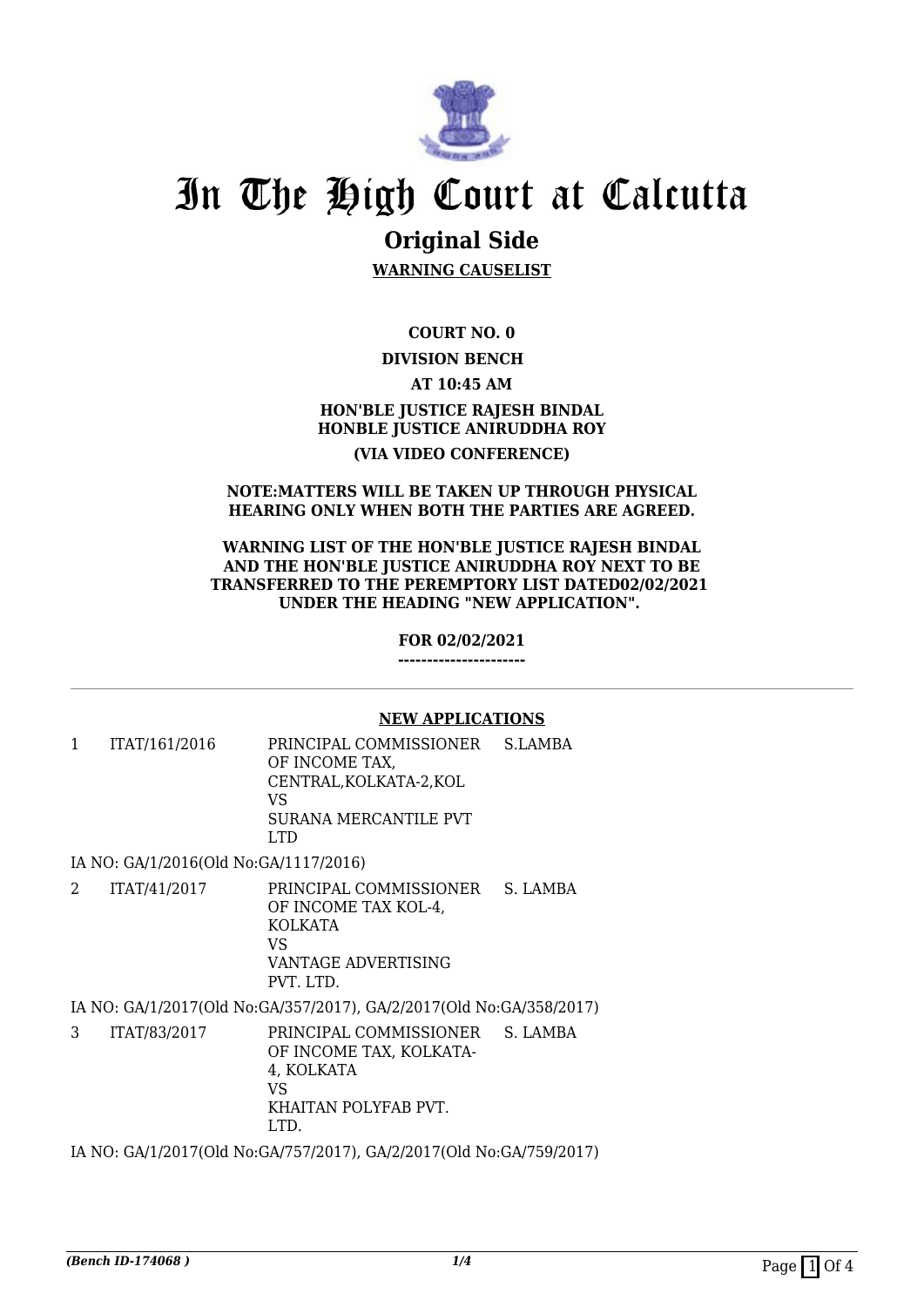| 4 | ITAT/101/2017 | COMMISSIONER OF         | S LAMBA |
|---|---------------|-------------------------|---------|
|   |               | INCOME TAX. (LARGE      |         |
|   |               | TAXPAYER UNITS) KOLKATA |         |
|   |               | VS                      |         |
|   |               | M/S HINDUSTHAN COPPER   |         |
|   |               | LIMITED                 |         |

IA NO: GA/2/2017(Old No:GA/851/2017)

5 ITAT/198/2017 PRINCIPAL COMM OF INCOME TAX , KOLKATA 4, KOLKATA VS M/'S RECKITT BENKIZER (I) LTD Y VATS

#### IA NO: GA/1/2017(Old No:GA/1742/2017)

6 ITAT/217/2017 PRINCIPAL COMM OF INCOME TAX , LTU VS UCO BANK YOGESH VATS

IA NO: GA/1/2017(Old No:GA/1851/2017), GA/2/2017(Old No:GA/1852/2017)

7 ITAT/225/2017 PRINCIPAL COMMISSIONER OF INCOME TAX, ASANSOL VS SAIBAL KANTI MONDAL YOGESH VATS

IA NO: GA/1/2017(Old No:GA/1884/2017), GA/2/2017(Old No:GA/1885/2017)

8 ITAT/227/2017 PRINCIPAL COMM OF INCOME TAX, CENTRAL - 2, KOLKATA VS M/S UJJAL TRANSPORT AGENCY YOGESH VATS

IA NO: GA/1/2017(Old No:GA/1933/2017), GA/2/2017(Old No:GA/1934/2017)

9 ITAT/281/2017 PRINCIPAL COMMISSIONER OF INCOME TAX, KOLKATA-4, KOLKATA VS JCT LTD. YOGESH VATS KHAITAN & CO.

IA NO: GA/1/2017(Old No:GA/2628/2017), GA/2/2017(Old No:GA/2629/2017)

10 ITAT/311/2017 PRINCIPAL COMMISSIONER OF INCOME TAX - 4KOLKATA VS HINDUSTAN GUM & CHEMICAL LTD Y VATS SWAPNA DAS

IA NO: GA/1/2017(Old No:GA/2861/2017)

11 ITA/14/2018 PRINCIPAL COMMISSIONER OF INCOME TAX , KOLKATA - 16, KOLKATA VS M/S. PRAKASH ENGINEERING WORKS S LAMBA

IA NO: GA/2/2017(Old No:GA/986/2017)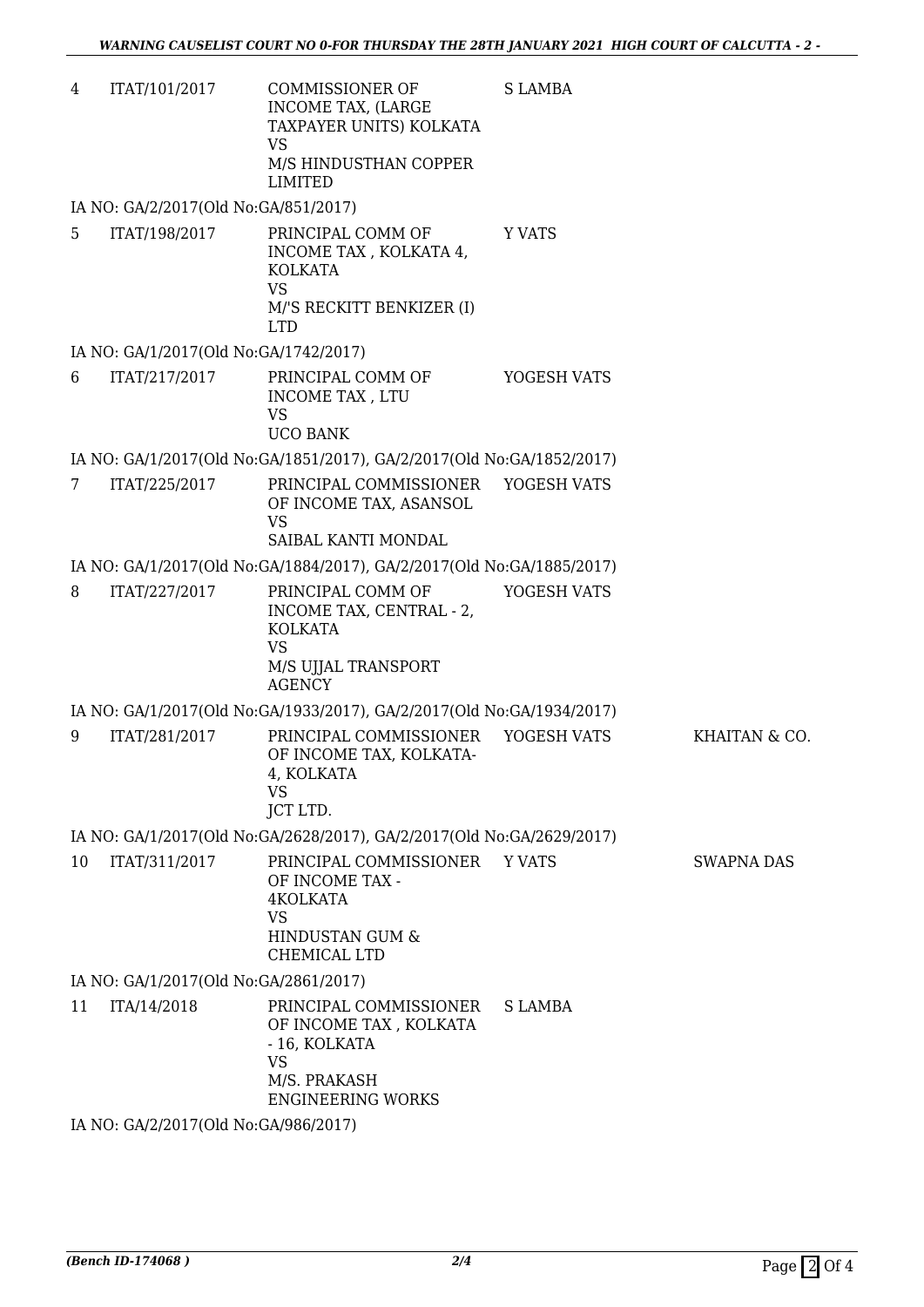| 12 | ITAT/25/2018  | PRINCIPAL COMMISSIONER YOGESH VATS<br>OF INCOME TAX -<br>CENTRAL-1, KOLKATA<br><b>VS</b><br>M/S. FEEGRADE &<br>COMPANY PVT. LTD. |                      |                                   |
|----|---------------|----------------------------------------------------------------------------------------------------------------------------------|----------------------|-----------------------------------|
|    |               | IA NO: GA/1/2018(Old No:GA/398/2018), GA/2/2018(Old No:GA/399/2018)                                                              |                      |                                   |
| 13 | ITAT/27/2018  | COMMISSIONER OF<br>INCOME TAX (EXEMPTION),<br>KOLKATA<br><b>VS</b><br><b>GOVINDRAM GOEL</b><br><b>CHARITABLE TRUST</b>           | YOGESH VATS          | <b>BHASKAR</b><br><b>SENGUPTA</b> |
|    |               | IA NO: GA/1/2018(Old No:GA/429/2018), GA/2/2018(Old No:GA/430/2018)                                                              |                      |                                   |
| 14 | ITAT/141/2018 | <b>SUKDEB PAN</b>                                                                                                                | <b>AVRA MAZUMDER</b> |                                   |
|    |               | <b>VS</b><br>I.T.O., WARD-38(3),<br><b>MIDNAPORE</b>                                                                             |                      |                                   |
|    |               | IA NO: GA/1/2018(Old No:GA/995/2018), GA/2/2018(Old No:GA/1134/2018)                                                             |                      |                                   |
| 15 | ITAT/188/2018 | PRINCIPAL COMM OF<br>INCOME TAX 4, KOLKATA<br><b>VS</b><br>M/S BENGAL UNITED<br>CREDIT BELANI HOUSING<br><b>LTD</b>              | <b>Y VATS</b>        | JHUNJHUNWALA &<br>CO.             |
|    |               | IA NO: GA/1/2018(Old No:GA/1412/2018), GA/2/2018(Old No:GA/1414/2018)                                                            |                      |                                   |
| 16 | ITAT/189/2018 | PRINCIPAL COMMISSIONER Y VATS<br>OF INCOME TAX - 4,<br><b>KOLKATA</b><br><b>VS</b><br>M/S. CORUM SECURITIES<br>PVT. LTD.         |                      |                                   |
|    |               | IA NO: GA/1/2018(Old No:GA/1413/2018), GA/2/2018(Old No:GA/1415/2018)                                                            |                      |                                   |
|    |               | 17 ITAT/271/2018 PRINCIPAL COMMISSIONER YVATS<br>OF INCOME TAX, CENTRAL-<br>2, KOLKATA<br><b>VS</b><br><b>ASHOKE SURANA</b>      |                      |                                   |
|    |               | IA NO: GA/1/2018(Old No:GA/2798/2018), GA/2/2018(Old No:GA/2799/2018)                                                            |                      |                                   |
| 18 | ITA/10/2020   | PRINCIPAL COMMISSIONER<br>OF INCOME TAX, CENTRAL<br>- 2, KOLKATA<br><b>VS</b><br>M/S SURANA MERCANTILE<br>PVT LTD                | S. LAMBA             |                                   |
| 19 | ITAT/30/2020  | PRINCIPAL COMMISSIONER<br>OF INCOME TAX-15<br><b>VS</b><br><b>SMT. ANITA DIGGA</b>                                               | S.LAMBA              |                                   |
|    |               | IA NO: GA/1/2020(Old No:GA/1039/2020), GA/2/2020(Old No:GA/1040/2020)                                                            |                      |                                   |